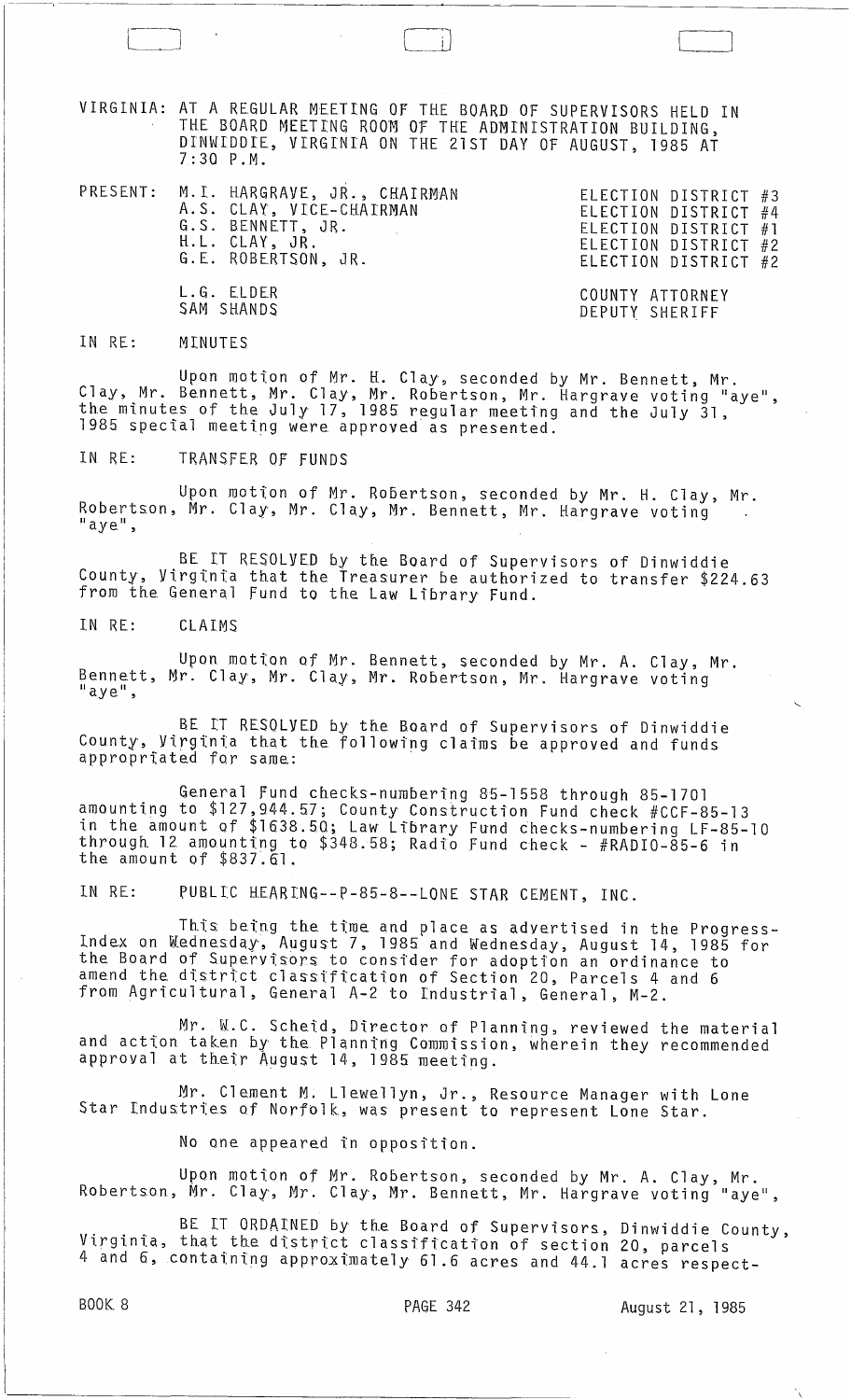tively, be changed from Agricultural, General, A-2 to Industrial, Said parcels are more specifically described herein:

Starting at a point located at the intersection of the applicant's property with that of the Norfolk & Western Railroad and State Route 632, heading in a northerly direction along Route 632 approximately 1700 feet to a point where it intersects with the property of Mr. C.W. Brown; then heading N  $81^{\circ}$  16' W a distance of 959.25' to a point; then heading S  $7^{\circ}$  37' of it we also meet of 595.25 to a point; then heading S 79<sup>0</sup> 35' W a distance of  $1015.75$  to a point; then heading  $N$  8<sup>0</sup> 01 W a disarstance of 1395.3' to a point; then heading N 84<sup>0</sup> 53' W a distance cance of 1993.9 to a point; then heading N 840 56' W a distance of  $1318'$  to a point; then heading  $S_50'04'$  W a distance of  $507.8'$ to a point in the middle of the branch; then heading in an easterly direction along the centerline of the branch a distance Lasterly direction along the centerline of the branch a distance<br>of 575'; then heading S 7<sup>0</sup> 58' E a distance of 1794' to a point; then heading S  $83^{\circ}$  16' E a distance of  $1036.2'$  to a point; then end heading N 77<sup>0</sup> 41' E a distance of 160.4' to a point; then heading  $S$  85<sup>0</sup> 14' E a distance of 1143  $\pm$  feet to the point of beginning.

In all other respects said zoning ordinance is hereby reordained.

IN RE: CLERK'S OFFICE ADDITION--ADDITIONAL SURVEY WORK

Mr. Bill Porter, representing the firm of Hayes, Seay, Mattern and Mattern, appeared before the Board to present the cost proposal for additional survey work needed for the addition to the Clerkls Office. The work consists mainly of a physical survey of the building, a topographical survey to identify the physical features on the site and the location of the existing water main and underground tanks and utility lines. The cost proposal for the work is \$1400.

 $\texttt{Mr. H.}$  Clay moved that the additional survey work be approved. Mr. Bennett seconded the motion.

Mr. A. Clay stated that he questioned the need and the cost for this work when the County just paid a local surveyor for a survey. Mr. Porter pointed out that the survey done by the local surveyor did not provide the information needed to complete the design specifications for the addition to the Clerk's Office.

Mr. Hargraye asked if the survey provided by the local sur-<br>d be expanded to accomplish the architect's needs. Mr. veyor could be expanded to accomplish the architect's needs. Porter stated he did not know. Mr. Hargrave suggested that the motion be amended by approving the survey but requesting that the architect first approach the local surveyor to see if his survey can be expanded to provide the information needed.

Mr. H. Clay and Mr. Bennett accepted the amendment.

Mr. Clay, Mr. Bennett, Mr. Clay, Mr. Robertson, Mr. Hargrave voting "aye<sup>n</sup>,

BE IT RESOLVED by the Board of Supervisors of Dinwiddie County, Virginia that the cost proposal of \$1400 submitted by Hayes, Seay, Mattern & Mattern for survey work for the addition nayes, seay, mattern a mattern for sur<br>to the Clerk's Office be accepted; and

BE IT FURTHER RESOLVED by the Board of Supervisors of Dinwiddie County, Virginia that the architect contact the surveyor contracted by the County to see if his original survey work can be expanded upon to provtde the information they need before sending their own crew to do the jab.

IN RE: HEALTH CENTER RENOVATION--ARCHITECT & ENGINEERING SERVICES

يتبرز المرتب

Mr. Bill Porter, representing the firm of Hayes, Seay, Mattern and Mattern, appeared before the Board to present a cost proposal for architectural and engineering services for the reno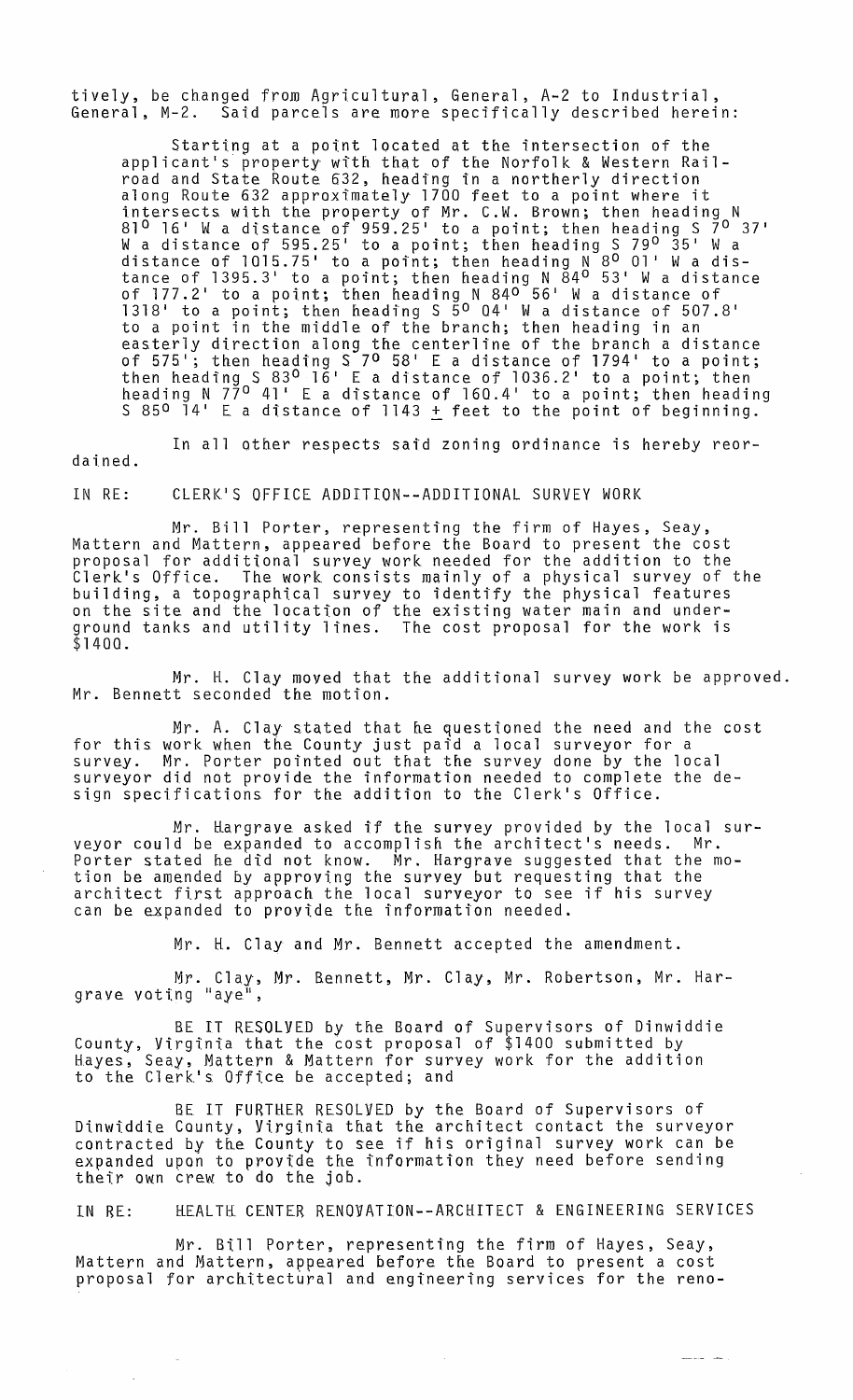vation of the Health Center. The cost submitted is \$10,800 which includes all services through construction and completion of the renovation work.

Mr. Hargrave asked if the items in the proposed work had been approved by the Director of the Crater Health District and agreed to be included in the rental fee. The County Administrator stated that had been accomplished.

Mr. A. Clay asked what the total cost of construction would be. Mr. Porter replied approximately \$80,000. Mr. Clay asked if<br>the architectural fee was 12 to 13%. It seemed awfully high to him.<br>Mr. Porter stated their fees in are in line with what is allowed in state contracts.

Mr. Robertson asked if the bid goes out and should be<br>beyond what the Board expects or the Board drops the project, is<br>the County still obligated to the architectural fees. Mr. Porter stated the County would be obligated to 70% or \$7,000, which is basically the design work.

Mr. H. Clay moved that the cost proposal for architectural<br>and engineering services for the renovation of the Health Center be approved and the Architect be authorized to proceed with bidding the project. Mr. Bennett seconded the motion. Mr. Clay, Mr. Bennett, Mr. Clay, Mr. Robertson, Mr. Hargrave voted "aye".

EASTSIDE ELEMENTARY ROOF & SOCIAL SERVICES ROOF -- CHANGE IN RE: ORDERS

Mr. Bill Porter, representing the firm of Hayes, Seay,<br>Mattern and Mattern, presented the following change orders for the<br>Eastside Elementary and Social Services roof replacements:

1. Change gravel stops and fascia cap finish from clear<br>to natural anodized to standard mill finish - Social Services - cost Credit of \$500.

2. Add 8 spill out scuppers -- Social Services Building - $Cost - $670.$ 

Add wood nailer along roof edge - Social Services Building  $3.$  $Cost - $653...$ 

Add additional framing - Cost - \$92.00. 4.  $\sim$   $\mu$ 

5. Additional 75 squares of roofing -- Eastside Elementary<br>School - Cost \$18,618. Mr. Porter stated that the floor plan did not<br>show an additional change to the building which occurred at the time of construction. Also, the drawings provided had been reduced by 25%,<br>and they failed to verify the field measurement. This resulted in<br>the additional area not being included in the original design; there-<br>fore, the contra square foot rate as the original work.

Mr. Hargrave pointed out that the cost is only what it would have been in the beginning if the measurements had been accurate. Mr. Porter said that was correct.

Mr. Robertson asked why the County would be obligated when it had paid for the professional services of an architect. He felt the payment should come from the architectural firm's bond. Mr.<br>Porter stated that was a possibility, but the courts usually did not<br>consider it that way if the amount was the same you would have paid<br>anyway. It would have

Mr. A. Clay stated he agreed with Mr. Robertson. The County paid for professional services it did not get.

**BOOK 8** 

August 21, 1985

【2014年10期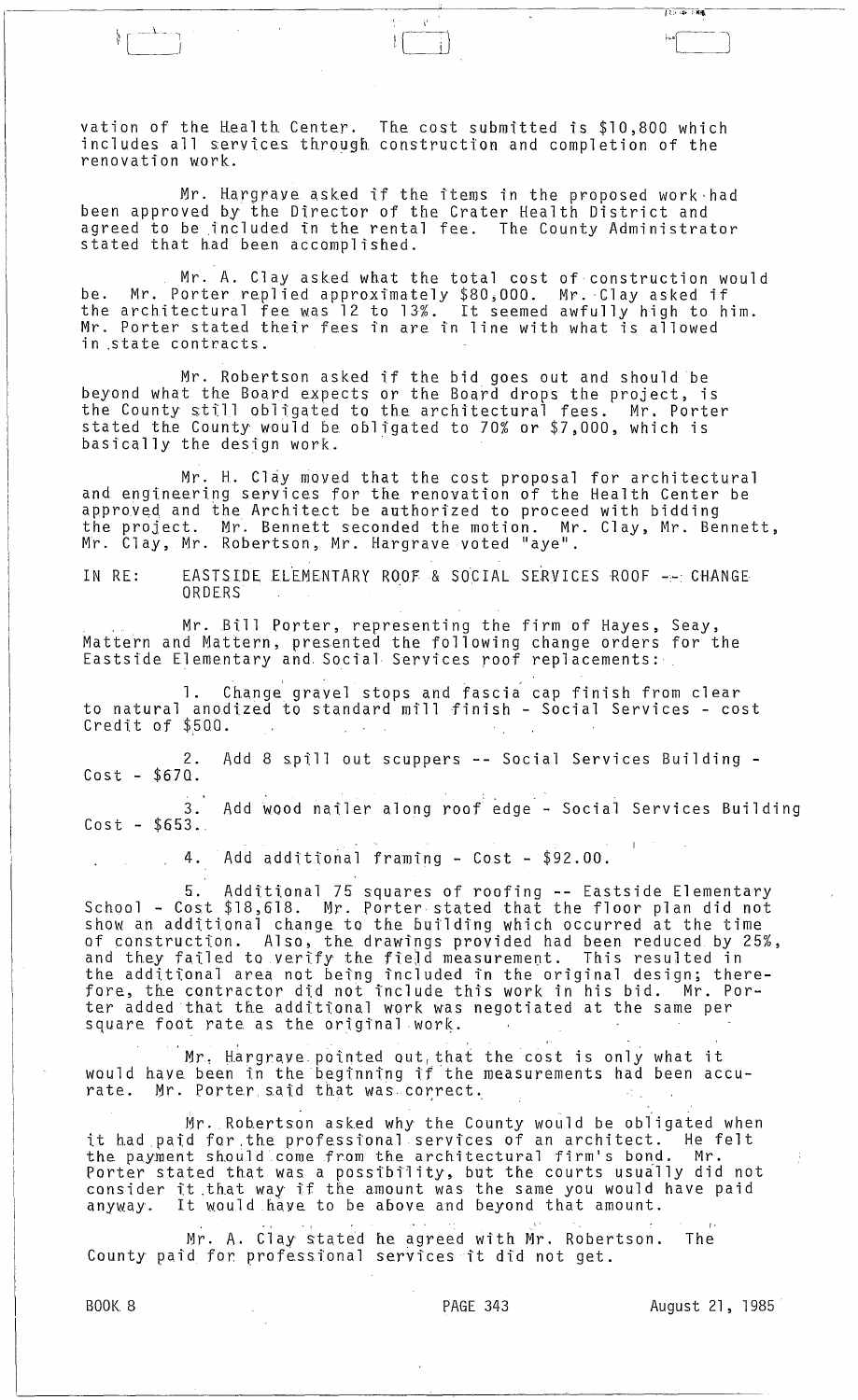Mr. Hargrave stated it was a shame that a physical check wasn't made on the dimensions. The County provided the drawings. Also, money is owed the contractor and he was asked to do more than what he bid on.

Mr. Robertson moved that payment for the change order for the additional 75 squares on the Eastside Elementary school roof be denied. Mr. Clay seconded the motion.

Mr. H. Clay stated he was extremely disappointed; but logically, Dinwiddie County would have had to spend the money anyway had the drawing been correct. He wondered if the Board was going too far by denying payment. He added it is our work to be paid for but it should have been presented in the beginning.

Mr. Bennett stated he agreed. They shouldn't make the contractor absorb the cost. Mr. Robertson reiterated it was not the contractor's fault and the County should not lose. It should come from the architect's bond.

 $Mr.$  Bennett stated he was going to vote to deny the payment, but he would like the County Attorney to investigate the matter further. The Chairman stated the County Administrator, County Attorney and the architect should discuss it further and it should be placed on the agenda for the next meeting.

Mr. Robertson, Mr. A. Clay, Mr. Bennett voting "aye", Mr. H. Clay voting "nay", and Mr. Hargrave abstaining, the change order for an additional 75 squares to complete the Eastside Elementary School roof was denied.

Mr. Porter then reviewed the first four change orders which cost approximately \$915.

Mr. Robertson stated that he felt these changes were also mistakes which should be absorbed by the Architect and moved they be denied. Mr. A. Clay seconded the motion. Mr. A. Clay seconded the motion.

Mr. Hargrave stated he disagreed with Mr. Robertson. These changes were found by the architect and contractor to improve the roofs, and therefore should be approved. Mr. Bennett stated he agreed. They are not mistakes. He then asked if the work had already been done and Mr. Porter stated it had. Mr. Bennett stated that he thought the change order should come to the Board before the work is done. Mr. Porter indicated generally, change orders were not handled that way because it would hold up the work. Mr. H. Clay asked what that way because it would hold up the work. Mr. H. Clay asked what<br>if the change order amounted to \$5,000. Mr. Porter stated probably that large an amount would come to the Board first. But the change orders listed were minor.

Mr. Hargrave suggested the Board set a limit on the cost of a change order before it has to be brought to the County Administrator and the Board. This had not been done for this job.

Mr. Robertson and Mr. A. Clay stated after hearing the discussion, they would withdraw their motions to deny payment.

Upon motion of Mr. Bennett, there being no second, Mr. Bennett, Mr. A., Clay, Mr. Robertson, Mr. Hargrave voting "aye", Mr. H. Clay abstaining, the following change orders were approved:

1. Change gravel stops and fascia cap finish from clear to natural anodized to standard mill finish - Social Services - Cost Credit of \$500.

2. Add 8 spill out scuppers -- Social Services - Cost \$670.

3. Add wood nailer along roof edge -- Social Services Building -  $Cost - $653$ .

4. Add additional framing - Cost \$92.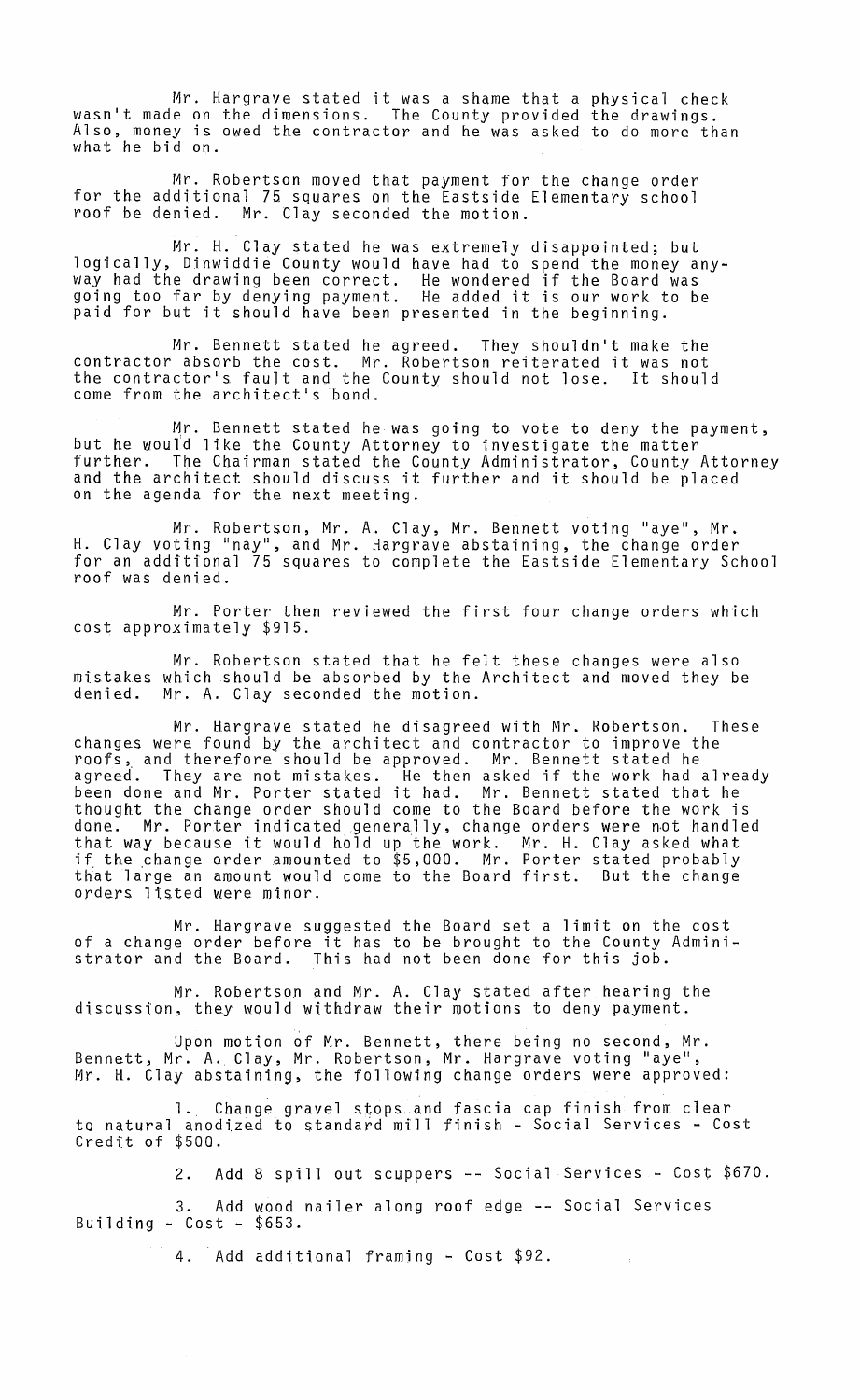## IN RE: TREASURER--ADVERTISEMENT OF DELINQUENT TAX LISTS

As requested at the last meeting, Mr. W.E. Jones, Treasurer, presented a report on the collection of delinquent taxes as a result of advertising the list in the newspaper. In 1977, Mr. Jones pointed out a large increase in collections prior to the month the ad was run. In 1980, there was not a large increase. Mr. Jones recommended that In 1980, the last year's real estate list be advertised. He estimated the cost to be \$1200 - \$1400.

Upon motion of Mr. H. Clay, seconded by Mr. Robertson, Mr. Clay, Mr. Robertson, Mr. Clay, Mr. Bennett, Mr. Hargrave voting "aye", the Treasurer was authorized to advertise the 1984 delinquent real estate tax list in the newspaper at the time he decides to be most beneficial.

IN RE: BUILDING INSPECTOR

The Building Inspector was not present but the Chairman read his report for July, 1985.

IN RE: ANIMAL WARDEN

Mr. L.A. Brooks, Jr. was not present but the Chairman read his report for the month of July, 1985.

IN RE: LIVESTOCK CLAIM--ALMA WALKER

Upon motion of Mr. H. Clay, seconded by Mr. Bennett, Mr. Clay, Mr. Bennett, Mr. Clay, Mr. Robertson, Mr. Hargrave voting "aye", Mrs. Alma Walker was awarded \$60 for two (2) goats.

IN RE: DIRECTOR OF PLANNING **--** STREETNAMING AND NUMBERING SYSTEM

Mr. W.C. Scheid, Director of Planning, presented an unso-1icited proposal from Mapcom to provide a hard copy location system for the County's emergency services needs. He pointed out that it did not involve posting of street names or changing addresses. It is a locater system only.

Mr. Robertson asked if he had talked with the post office on timing the address changes. Mr. Scheid stated he had, and they welcomed the establishment of such a system.

Mr. Scheid also distributed copies of a request he had made to Virginia State University for a graduate student to work in his department should the Board decide the streetnaming and numbering be done in-house.

Mr. Scheid then outlined three approaches he was considering for the project, basically using a locater system he devised on the County tax maps.

He suggested the Board consider a Committee made up of Planning Commission representatives and other groups who have an interest to look at all the alternatives and make a recommendation to the Board. Mr. Robertson asked Mr. Scheid if he felt he could complete the project by 1988. Mr. Scheid stated that he would have to. He pointed out that it is very important to have the cooperation of the community.

Mr. Hargrave asked that he pass along any information he might come across on the liability to the County with the installation of the E911 system.

IN RE.: SUPERINTENDENT OF SCHOOLS--RECREATION PROGRAM

Dr. R.L. Vaughn, Superintendent, advised the Board that he was ready for the opening of school. There are a few repairs ne was ready for<br>still being done.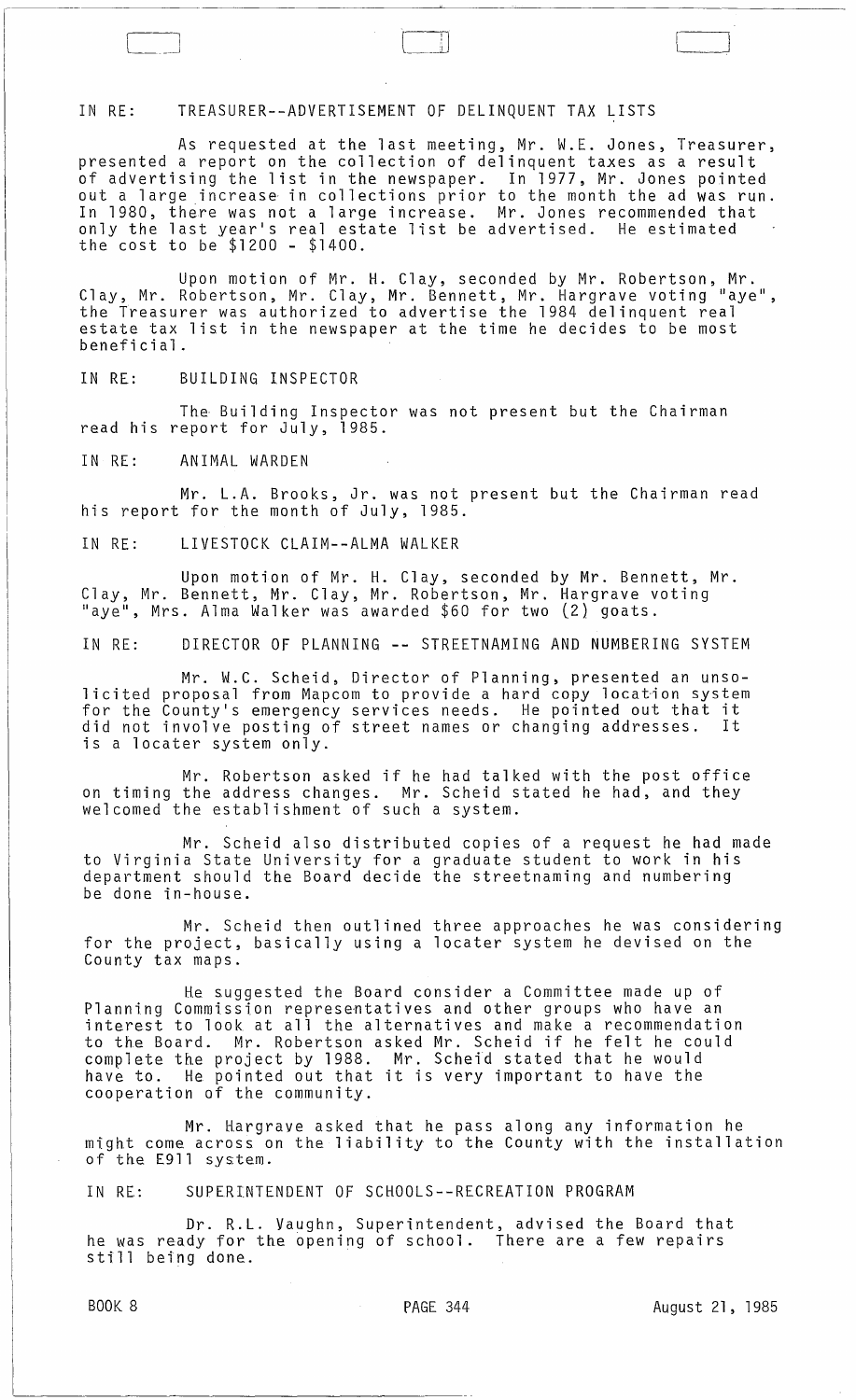He stated that Mr. Leo Taylor operated the summer recreation program, and he had some recommendations for improvements he would present at a later time. One item he was working on now is the repair of the tennis courts. He had secured a quote of \$24,000 from firms contacted and was looking at other alternatives.

Dr. Vaughn said the main item he wanted to discuss is the proposal for expanding the recreation area across from the high school and providing a new baseball field. He stated the Director of Planning presented a proposal for the layout of the area earlier in conjunction with application for a grant that would have to be matched by the County. Dr. Vaughn stated the School Board was interested in the status of the proposal and what the next step would be.

Mr. Hargrave stated he remembered the presentation and that the property had to be titled in the name of the County. He asked if the School Board understood and had agreed to the proposed design of the area. Dr. Vaughn stated they agreed with the total concept and their immediate need is the baseball field.

Mr. Hargrave stated nothing had been included in the County budget for this and he did not remember anything in the School Board budget. He added that he wanted to make sure they met the needs of the school system.

Dr. Vaughn stated that in the School Board's budget proposal this year, he asked the County to consider applying for the recreation grant. With the roof at Eastside and the storage addition at the High School, he did not feel there would be anything left in the bond issue. He then read a letter submitted by the School Board to the Board of Supervisors dated August, 1983, wherein they requested the Board to consider development of the area and would provide a deed to the property if the baseball field was included. He, therefore, felt everything was ready to go if the County had the money to match the grant.

Mr. Hargrave suggested the Board of Supervisors meet with the School Board to finalize the details of the area before a decision is made. He stated that he understood the Junior High field was not ready for use and he felt they should talk about it also in their discussions.

Mr. Scheid stated that the grant material must be submitted to the State by the end of October.

The Board agreed to set a date to meet with the School Board to discuss the development of the recreation area and instructed the County Administrator to arrange a date with the Superintendent.

Mr. Charlie Hawkins stated that he hoped the Board appreciates the interest that the community has in the area and its youth; that it is not just an interest in baseball. Coach Cary Parker indicated that he would like to see some concrete plans for the area because it was holding up other things that need to be done.

IN RE: ADOPTION OF UTILITY TAX--ENHANCED 911 EMERGENCY TELEPHONE SERVICE

Upon motion of Mr. H. Clay, seconded by Mr. Robertson, Mr. Clay, Mr. Robertson, Mr. Clay, Mr. Bennett, Mr. Hargrave voting "aye",

BE IT ORDAINED by the Board of Supervisors of Dinwiddie County, Virginia that the Dinwiddie County Code, as adopted April 1, 197Q, and as heretofore amended, be further amended by the addition of Article X, Sections 8-33 through 8-37.

CHAPTER 8 - FINANCE AND TAXATION.

Article X - Utility Tax - Enhanced - 911 Emergency Telephone Service

22 i 24

Section 8-33. Definitions.

 $\alpha$  ) and  $\beta$  )  $\alpha$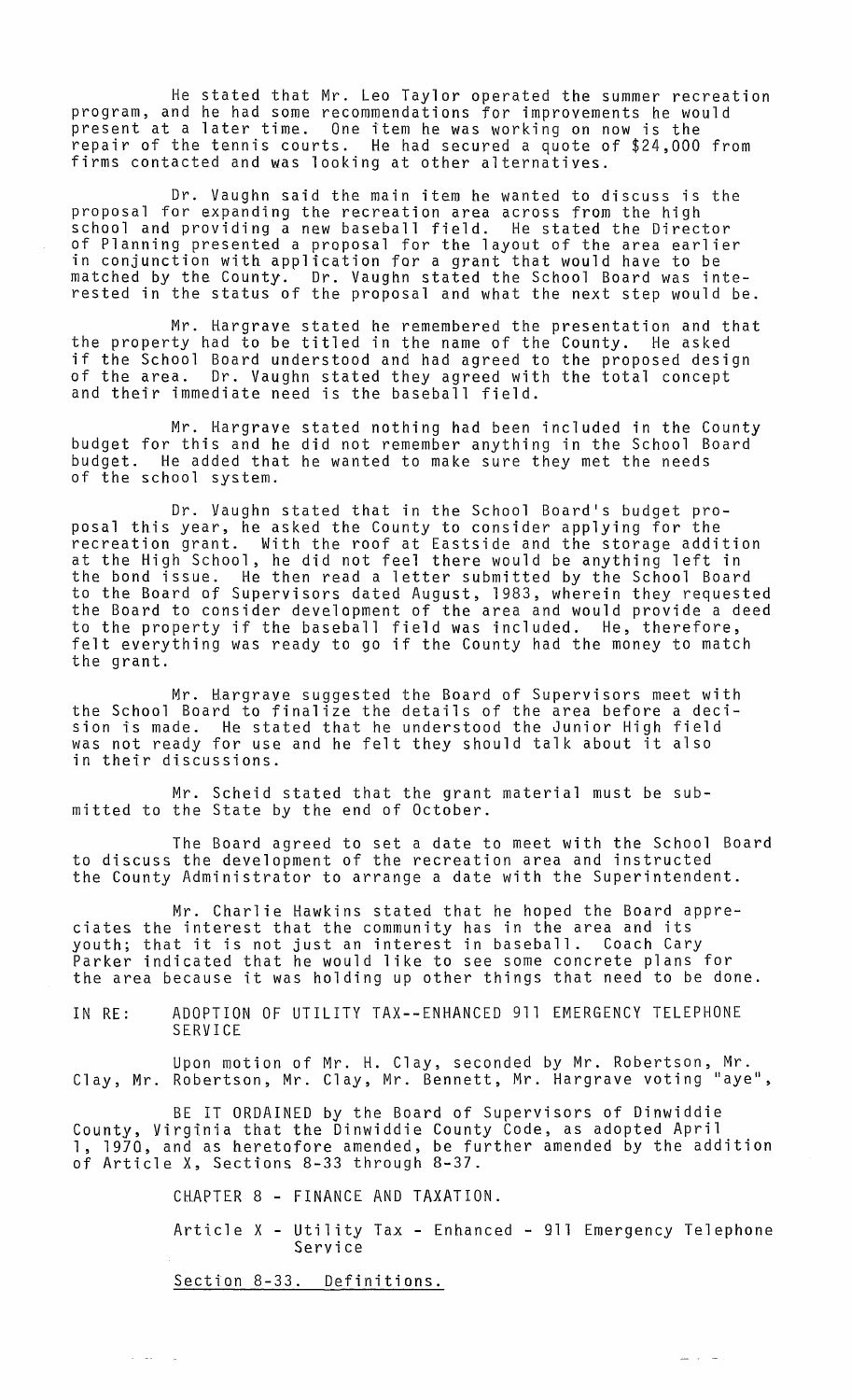The following terms whenever used in this article shall have the following meanings:

 $\Box$ 

E-911 System. A telephone service which utilizes computerized system to automatically route emergency telephone calls placed by dialing the digits "911" to the proper public safety answering point serving the jurisdiction from which the emergency telephone call was placed. An E-911 system includes selective routing of telephone calls, automatic telephone number identification, and automatic location identification performed by 'computers and other ancillary control center communications equipment.

A public safety answer point is a communications facility operated on a twenty-four hour basis which first receives E-911 calls from persons in an E-911 service area which may, as appropriate, directly dispatch safety services or extend, transfer, or relay E-911 calls to appropriate public safety agencies.

Local exchange telephone system. As it applies to an E-911 system, local telephone service shall mean switched local exchange access service.

Purchaser. Every person who purchases a local exchange telephone service.

Seller. Every person who sells or furnishes local exchange telephone service within the county.

Utility services. Local exchange telephone service furnished within the corporate limits of the county .

Section 8-34. Amount of tax on telephone service.

Pursuant to the authority set forth in Sec. 58.1-3813 of the Code of Virginia, 1950, as amended, there is hereby imposed and levied by the county upon each purchaser of local exchange telephone service a tax in the amount of fifty-five cents per telephone line per month. This tax shall be paid by the purchaser to the seller of local exchange telephone service for the use by the county to pay the initial capital, instal-1ation and maintenance costs and recurring maintenance costs of its E-911 system.

 $\sim$   $\sim$ 

## Section 8-35. Exemptions.

The following persons shall be exempt from the payment of the tax provided for herein:

(a). The ,United States of America, the Commonwealth of Virginia, and all political subdivisions, boards, agencies, commissions and authorities of the state.

(b) Purchasers or lessees of local exchange telephone service who utilize coin operated telephones.

## Section 8-36. Collection and remittance by seller.

It shall be the duty of every seller in acting as the tax collection agency for the county to collect from the purchaser, for the use of the county, the tax hereby imposed and levied at the time of collecting the purchase price charged, and the taxes imposed, levied and collected during each calendar month shall be reported and paid by each seller to the treasurer on or before the fifteenth C15}.day.of the second-calendar month thereafter, together with the name and address of any purchaser who has refused to pay the tax. The required report shall be in a form prescribed, by the county administrator.

 $\cdot$  ;  $\cdot$ 

 $\pm$  .